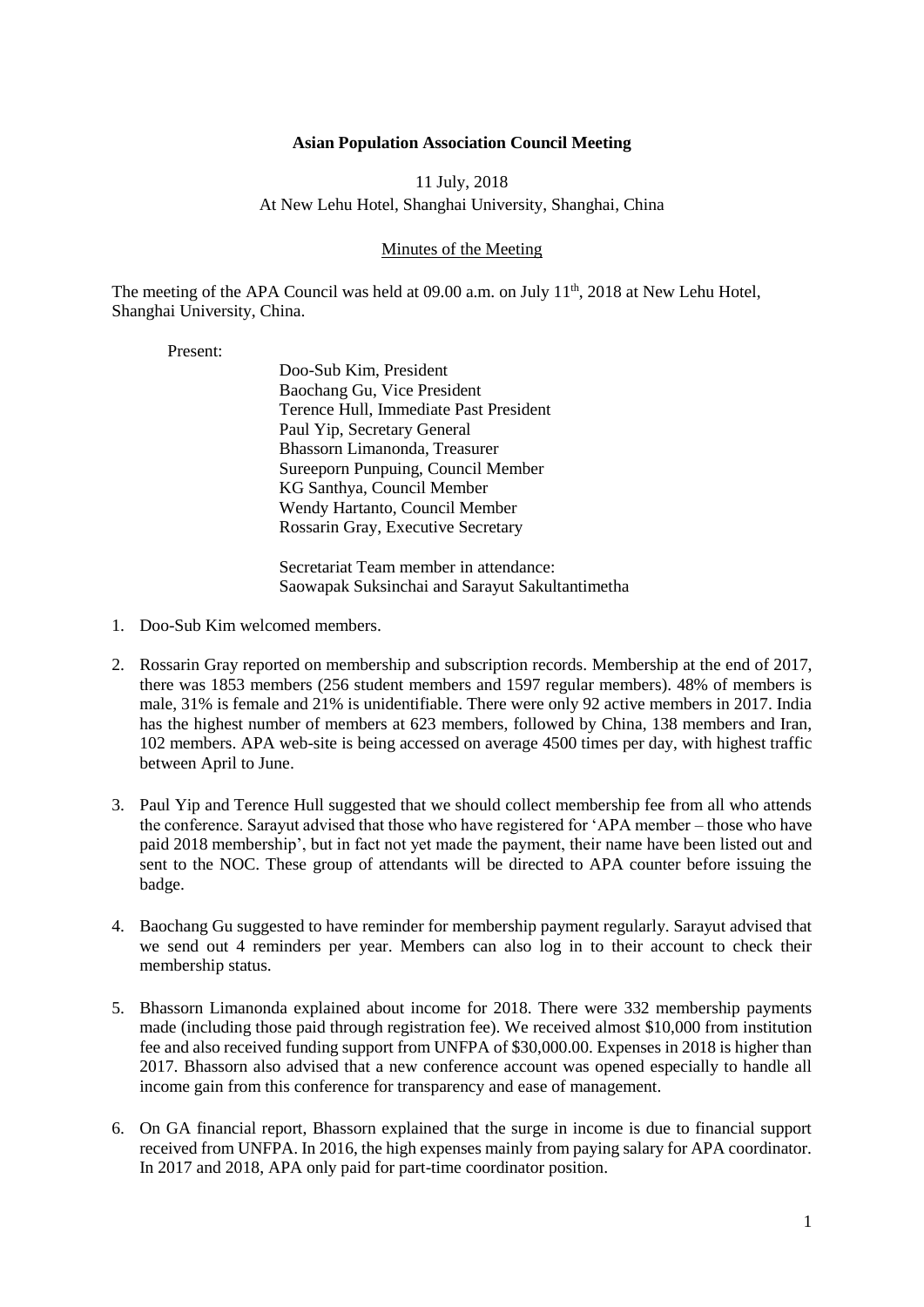- 7. Doo-Sub Kim explained further that UNFPA sent APA USD \$30,000 and sent USD \$10,000 directly to the NOC. Doo-Sub estimated that we would need USD \$65,000 in order to run the Association for the next 3 years. Doo-Sub emphasized that membership fee must be collected from all participants and the funding support from UNFPA should also be spent for the conference.
- 8. Doo-Sub will seek for continuous support from UNFPA in the meeting this afternoon with UNFPA. Doo-Sub also invited Bhassorn and Rossarin to join the meeting in order to provide reports if required.
- 9. Terence Hull suggested to encourage donation through website and should improve the system for donation for the next council members.
- 10. Bhassorn thanks all donators for their support.
- 11. Doo-Sub advised that there will be 4 major topics which are to be reported at the APA general Assembly. Paul Yip is to report overall activities and membership status. KG Santhya will report on Scientific Group activities, Bhassorn will report on financial and Pramote Prasartkul will report on the nomination committee.
- 12. Baochang Gu suggested that APA should involve in more activities with other institutes.
- 13. Doo-Sub reported that in total there were 90 scholarship recipients; being 38 full scholarship recipients and 52 partial scholarship recipients. There were 497 applications and majority of them were from developing countries. Even though many good quality papers are from EU/US, but the grant is focused more for papers from Asia. Flat rate is granted to all, instead of providing the rate as applicants requested for.
- 14. Sarayut advised that registration fee will be reimbursed to council members who have paid the fee in full as all council members are being fully supported to attend the conference. Santhya is willing to donate her registration fee paid to APA and will not seek for reimbursement of the amount of \$400.00
- 15. KG Santhya reported that SG is quite active. There were number of workshops organised. SG 2 planned to publish 4 papers. The workshops are face-to-face workshop and the difficulty of raising support is a major issue for all workshops. Paul recommended that those who attended workshops should also be a financially active member. Doo-Sub agreed with the suggestion.
- 16. Doo-Sub reported on the nomination committee. Nomination Committee Chair is Pramote Prasartkul, and 4 other nomination committee members. The process began from 21 February until 25 May 2018. The name of candidates will not be announced until APA General Assembly on July 14. Some candidates are from the same institute or the same country and they may have joint appointment from multiple universities.
- 17. All agreed that the election period is to be from October 20 to November 30, 2018. The duration is 6 weeks. It is agreed that eligible voters are those who have paid their membership fee by 30 September 2018.
- 18. Sureeporn Punpuing advised that there must be a third party to approve the final vote before official announcement. Doo-Sub will check on the constitution whether third party approval is required before official announcement by the president of APA.